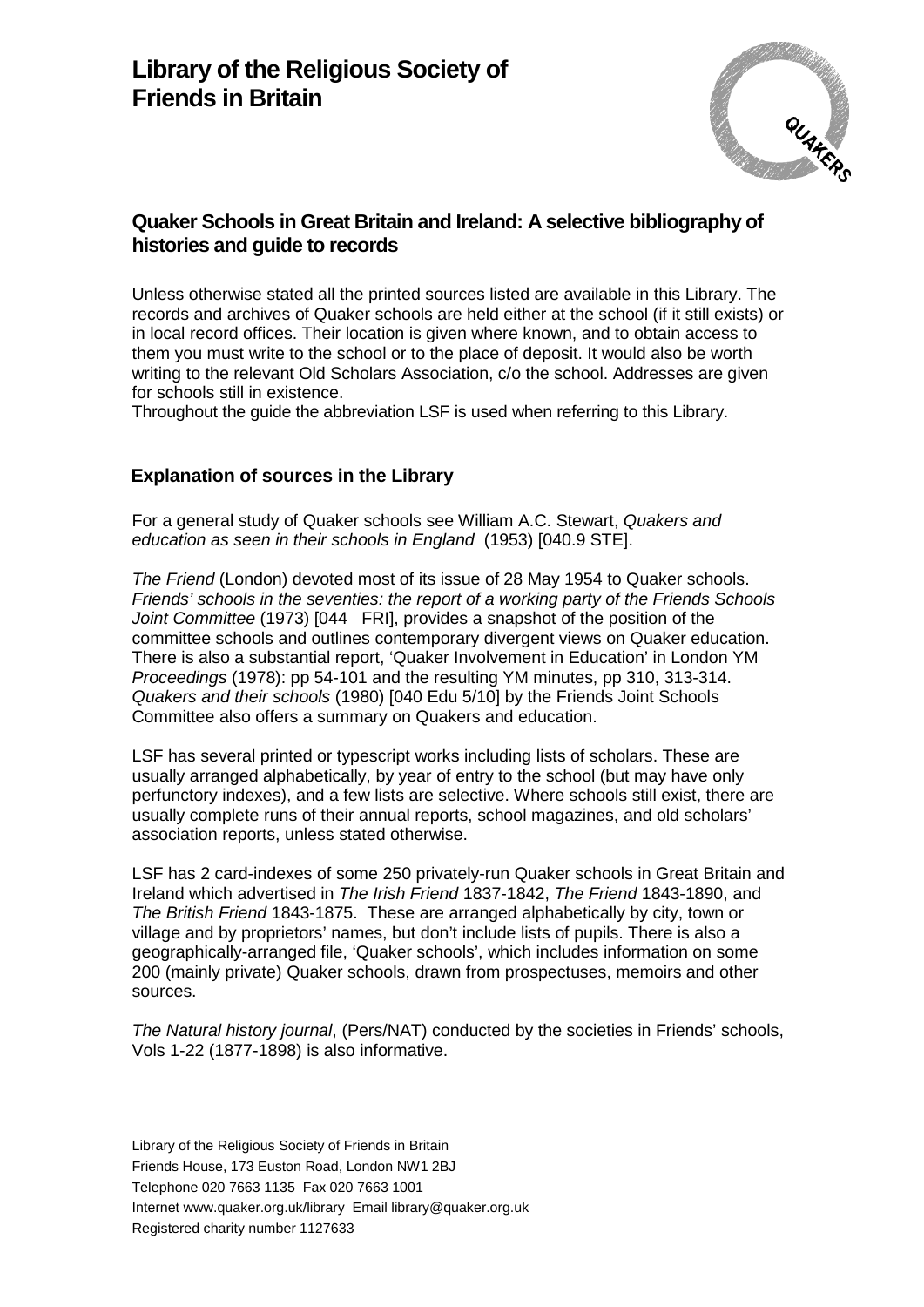# **Types of Quaker schools**

A working distinction can be drawn between

**(1) Committee schools,** governed by committees appointed through regular business meetings of the Society, which were primarily boarding schools e.g. Ackworth, Sidcot. Records of these schools have largely survived.

**(2) Meeting schools**, initiated by individual Quaker meetings, likely to be held on meeting premises, and intended primarily for children of local Friends, e.g. Gildersome, Reeth. Few records of these schools have survived.

**(3) Private schools,** founded and run by individual Friends or dynasties, e.g. Ballitore. Usually little or nothing of these schools has survived.

In the bibliography examples of the second and third types are usually given only where their histories have been written, or records are known to survive. Stewart (pp 46-47, 76) noted that London Yearly Meeting in 1691 knew of 15 schools run by individual Friends or groups of Friends; that a committee in 1760 knew of 21 boardingschools (including the Clerkenwell workhouse school) and many day-schools; and that in 1840 Edwin O. Tregelles visited 59 private schools.

# **Bibliography**

#### **Guide to abbreviations:**

**(C):** Committee school **(M):** Meeting school **(P):** Private school **(B):** Boys **(BG):** Boys and girls **(G):** Girls **(D):** Boys and girls separately

**H**: Histories (**\*** includes list of pupils ; **+** includes list of staff) **L**: Lists of pupils **P**: Periodicals (OSA: Old Scholars Association) **R**: Location of records

Dates of foundation and closure are also given.

# **Great Britain**

### **Ackworth, Pontefract, West Yorkshire, WF7 7LT (C, BG) 1779-**

- H Henry Thompson, *A history of Ackworth School*, 1879 044.06 ACK Elfrida Vipont [Foulds], *Ackworth School*, [1959], enlarged edition, 1991 044.06 ACK/FOU Elfrida Vipont Foulds & Edward Milligan, *So numerous a family: 200 years of Quaker education at Ackworth*, 1979 **L** 044.06 ACK Ackworth School, *Then and now: Ackworth School bicentenary exhibition catalogue*, 1979 044.06 ACK
- L *List of the boys and girls admitted into Ackworth School ... 1779 to ... 1879*, 044.06 ACK Joseph Spence Hodgson (comp), *Superintendents, teachers and principal officers of Ackworth School from 1779 to 1894*, 1895 044.06 ACK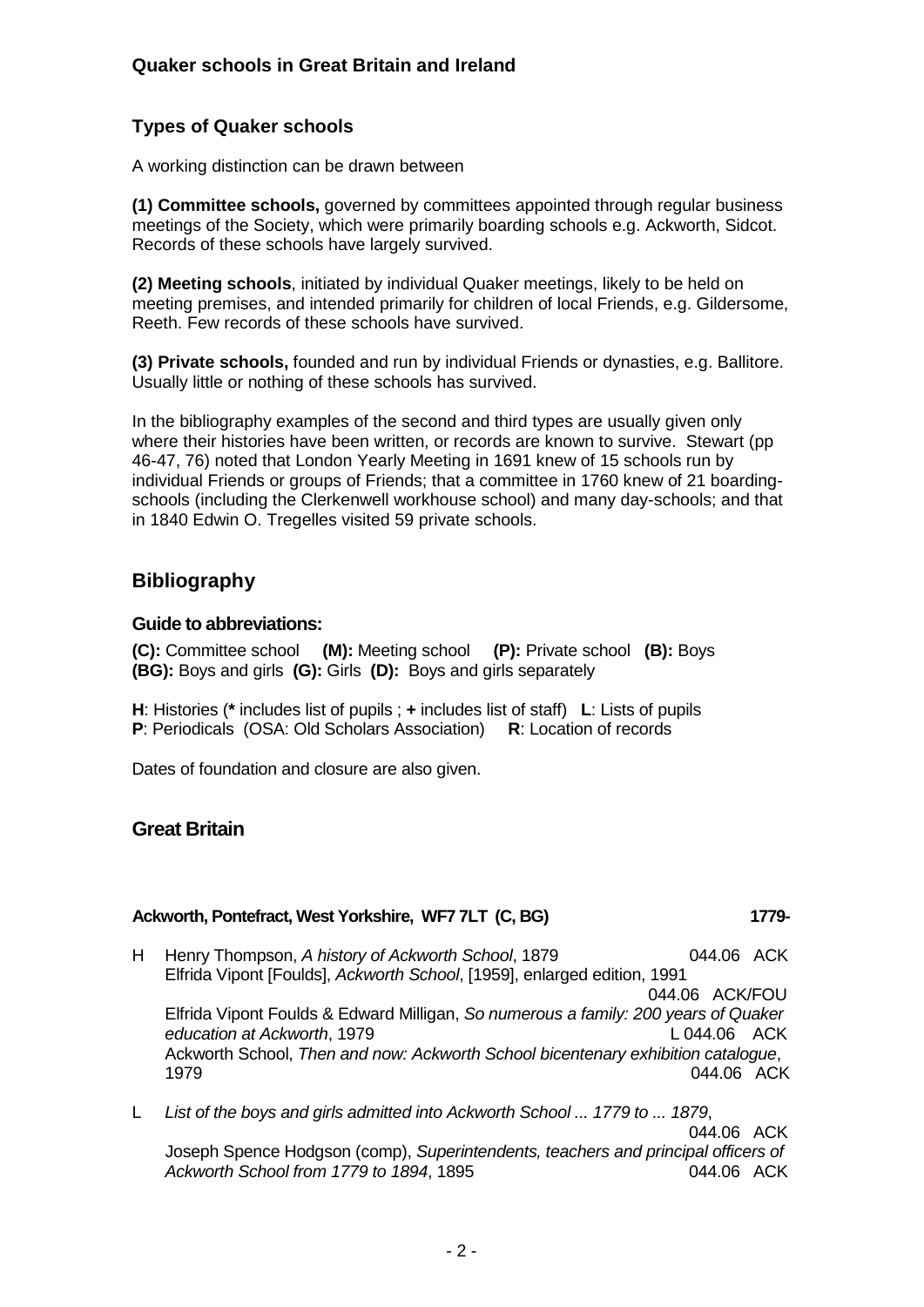| Brynmelyn, Weston-super-Mare, Somerset (P, B)                                                                      |                                                                                                                                                                                                                                                     | 1881-1891?                                                         |  |
|--------------------------------------------------------------------------------------------------------------------|-----------------------------------------------------------------------------------------------------------------------------------------------------------------------------------------------------------------------------------------------------|--------------------------------------------------------------------|--|
|                                                                                                                    | <b>Brookfield, Wigton, Cumberland</b>                                                                                                                                                                                                               | See Wigton                                                         |  |
| R.                                                                                                                 | at the school                                                                                                                                                                                                                                       |                                                                    |  |
| P                                                                                                                  | Bootham School Annual reports (1895)-; Pers L/BOO (1895-1915) Pers/BOO/2<br>Bootham/York Old Scholars Association Annual reports 1887-1901;<br>Bootham, (1902)-;                                                                                    | Pers/BOO/6<br>Pers/BOO/4                                           |  |
| L.                                                                                                                 | List of masters and scholars, 1829-1878<br>List of masters and scholars, 1829-1905<br>George H. Mennell (comp), Bootham School register, 1914<br>Edgar B. Collinson (comp), Bootham School register, 1935<br>Bootham School register, 1971          | Box 126/20<br>Box 155/31<br>044.06 BOO<br>044.06 BOO<br>044.06 BOO |  |
| H.                                                                                                                 | Francis E. Pollard (ed), Bootham School 1823-1923, 1926<br>Sidney K. Brown, Bootham School, York, 1823-1973, 1973                                                                                                                                   | 044.06 BOO<br>044.06 BOO                                           |  |
| Bootham, York, Yorkshire YO3 7BU (C, B)<br>1823-<br>known as York Quarterly Meeting Boys' School at York 1829-1915 |                                                                                                                                                                                                                                                     |                                                                    |  |
| R.                                                                                                                 | North Yorkshire County Record Office, Northallerton (ref. ZR1)                                                                                                                                                                                      |                                                                    |  |
| P                                                                                                                  | Ayton School Annual reports (1841-1996);<br>Pers L/AYT (to 1925)/ Pers/AYT/2<br>OSA Annual reports, (1891)-;<br>The Beckside/Beckside Broadsheet [school magazine], vol 11 - no 191 (1919-<br><b>Spring 1979)</b>                                   | Pers/AYT/6<br>Pers/AYT/4                                           |  |
| L                                                                                                                  | Chris Scaife, Ayton School index 1841-1995, 1995.                                                                                                                                                                                                   | Box L 111/17                                                       |  |
| H.                                                                                                                 | History of Great Ayton School, 1891 *+<br>G. Alston Watson, Ayton School: centenary history 1841-1941, 1941                                                                                                                                         | 044.06 AYT<br>044.06 AYT                                           |  |
|                                                                                                                    | Ayton, Great Ayton, Yorkshire (C, BG)<br>known as the North of England Agricultural School until 1892                                                                                                                                               | 1841-1997                                                          |  |
| R.                                                                                                                 | West Yorkshire Archive Service, Wakefield (list available in LSF)                                                                                                                                                                                   |                                                                    |  |
| P                                                                                                                  | Ackworth School Annual reports, No. 1 (1790)-;<br>OSA Annual reports, No.1 (1881) -;<br>The Cupola: the Ackworth School magazine, vols 1 (1925)-;<br>Phonographic Star, nos. 2 & 5 (1844);<br>Ackworth School Review/Ackworth Recorder (1888/1890); | Pers/ACK/2<br>Pers/ACK/6<br>Pers/ACK/4<br>Pers/ACK/4<br>Pers/ACK/4 |  |
|                                                                                                                    | List of Ackworth scholars 1931-1978, 1979<br>Teachers & officers of Ackworth School 1895-1979, [1980]<br>'Alphabetical list of scholars 1779-1979', prepared by Arthur G. Olver                                                                     | 044.06 ACK<br>044.06 ACK<br>044.06 ACK<br>Ref. Shelves             |  |
|                                                                                                                    | Joseph Spence Hodgson (comp), Supplementary list of the boys and girls, teachers<br>and officers of Ackworth School  1879 to  1900, 1901<br>Edgar B. Collinson (comp), List of the boys and girls  1879 to  1930,1932                               | 044.06 ACK                                                         |  |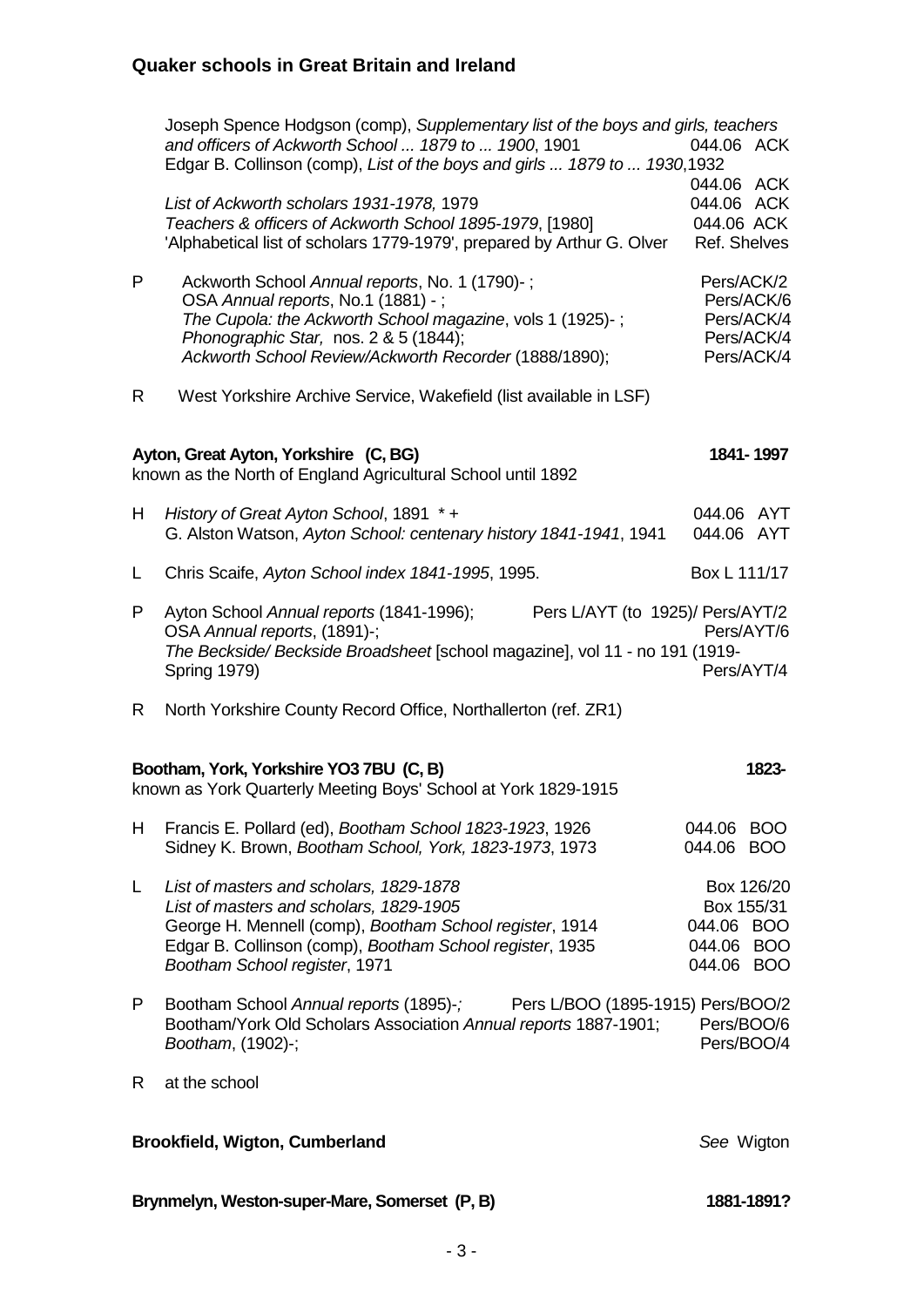Conducted by John Lawrence and Francis A Knight to 1883, then F A Knight alone

|                                                                                                                                                                                                                 | <b>Carlisle</b>                                                                                                                               | See Devonshire House School    |  |  |
|-----------------------------------------------------------------------------------------------------------------------------------------------------------------------------------------------------------------|-----------------------------------------------------------------------------------------------------------------------------------------------|--------------------------------|--|--|
|                                                                                                                                                                                                                 | <b>Clerkenwell, London</b>                                                                                                                    | See Saffron Walden             |  |  |
|                                                                                                                                                                                                                 | <b>Colchester, Essex</b>                                                                                                                      | See Lexden                     |  |  |
| <b>Croydon, Surrey</b>                                                                                                                                                                                          |                                                                                                                                               | See Saffron Walden             |  |  |
|                                                                                                                                                                                                                 | See Polam Hall<br>Darlington, co. Durham                                                                                                      |                                |  |  |
| Devonshire House School, Carlisle, Cumberland (P, G)<br>1909-1915?<br>Conducted by Lucy Marianne Reynolds, as a successor in new premises to Robert Martin<br>Lidbetter's Carlisle school for girls, c1891-1909 |                                                                                                                                               |                                |  |  |
| P                                                                                                                                                                                                               | Devonshire House School magazine, Nos.1-13 (1911-1915);                                                                                       | Pers/DEV                       |  |  |
| The Downs School, Colwall, Malvern, Worcestershire (P, B)<br>1900-<br>Conducted by: Herbert Jones; Geoffrey Hoyland; Frazer Hoyland                                                                             |                                                                                                                                               |                                |  |  |
| H                                                                                                                                                                                                               | E.J. Brown, The first five: the story of a school, 1987                                                                                       | 044.06 DOW/BRO                 |  |  |
| Gildersome, Yorkshire, WR (M, BG) (P, BG)<br>1772-1796; 1796-1815                                                                                                                                               |                                                                                                                                               |                                |  |  |
| H.                                                                                                                                                                                                              | Jean E. Mortimer, Quakers in Gildersome, 1990, pp 33-50                                                                                       | 097.26 MOR                     |  |  |
| L                                                                                                                                                                                                               | The cupola: Fothergill supplement [to vol 6 (May 1935)]: Gildersome, Woodhouse<br>and Ackworth includes a list of Gildersome pupils 1772-1791 | Pers/ACK/4                     |  |  |
| R.                                                                                                                                                                                                              | Leeds University, Brotherton Library (Brighouse MM records include a partial list of<br>pupils, and financial documents)                      |                                |  |  |
| Grove House, Tottenham, Middlesex (P, B)<br>1828-1877<br>Conducted by: Thomas Binns                                                                                                                             |                                                                                                                                               |                                |  |  |
| H                                                                                                                                                                                                               | A former student, "Grove House." Tottenham School 1828-1878, [1913] *                                                                         | <b>Box 205</b>                 |  |  |
| L                                                                                                                                                                                                               | Tottenham School, 1828-1877: list of scholars, [1878]<br>'Alphabetical list of scholars 1828-1877', prepared by Arthur G. Olver, typescript   | <b>Box 301</b><br>Ref. Shelves |  |  |
| P                                                                                                                                                                                                               | Grove House magazine, Nos. 1-9 (1851-1852)                                                                                                    | Pers/GROVE                     |  |  |
| R                                                                                                                                                                                                               | LSF (copy of entries from admissions book to 1865)                                                                                            | TEMP MSS 578                   |  |  |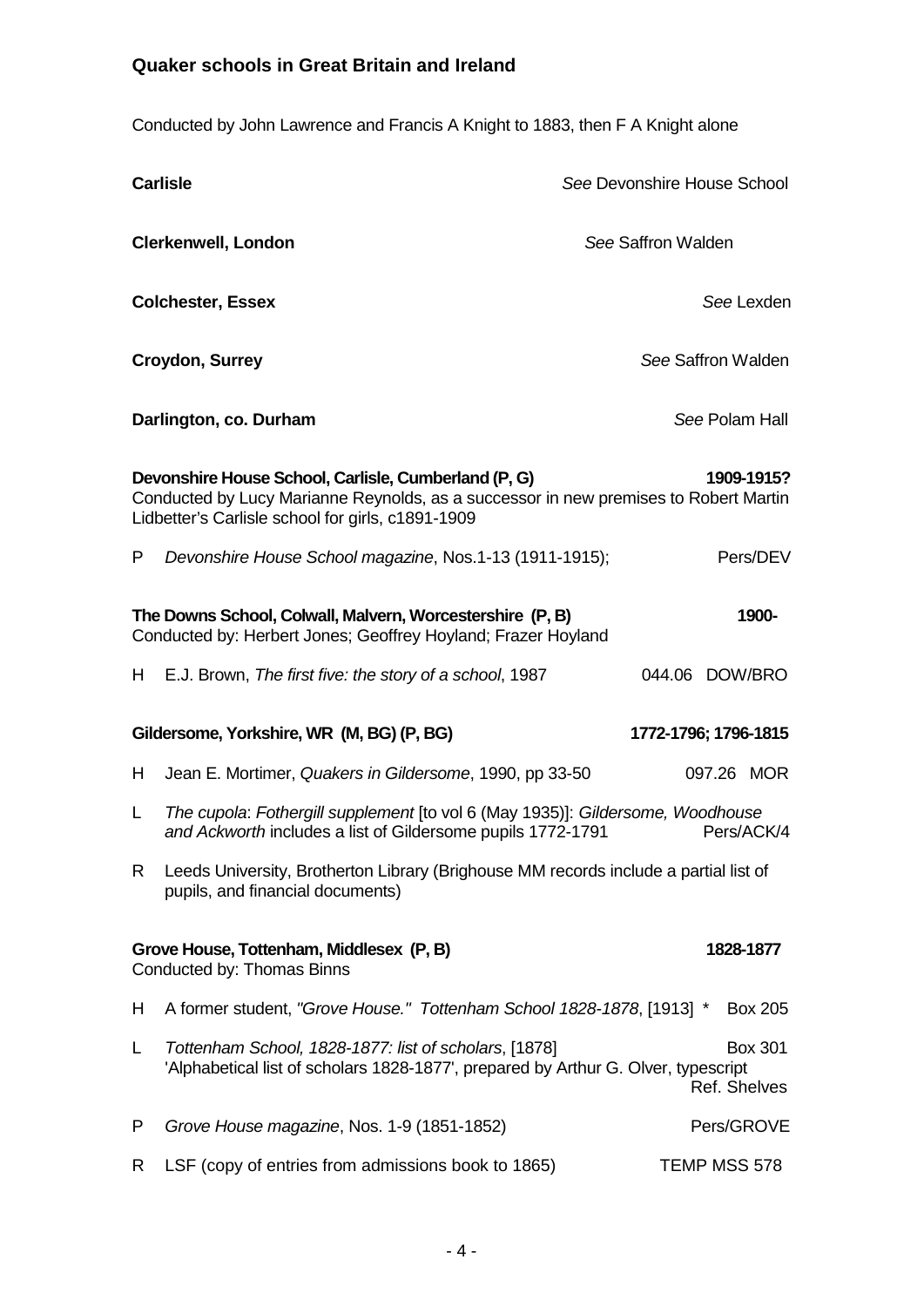**The Hall School, Weybridge, Surrey (P, BG) 1898-1934** known as the Village Hall School, then The Hall School. Conducted as a preparatory school by Eva M Gilpin (later Sadler) 1898-1934, then by Monica Brooks; later moved to Bratton Seymour, Somerset

H Marjory M Bates & Jean M Henderson (eds), *Miss Gilpin and The Hall*  School: a record of adventure and achievement in education, 1949 044.06 HAL  *A lasting spring: Miss Gilpin and the Hall School, Weybridge, 1898-1934,* 1988 L 044.06 HAL

**Hitchin, Hertfordshire** *See* The Woodlands School **Ipswich, Suffolk (C, B)** 1790-1800 H C.Brightwen Rowntree, 'Friends' schools at Ipswich (1790-1800) and Colchester (1817-1917)' (*Journal of the Friends Historical Society*, vol 35 (1938) pp 50-64) Pers. Ref.

R Suffolk Record Office, Ipswich (minute book only, call no. FK6/3/73)

**Islington, London** *See* Saffron Walden

**Kendal, Westmorland** See Stramongate

**Lancaster, Lancashire (M, B) 1700?-1969**

H R.H.S. Randles, *History of the Friends' School, Lancaster*, 1982 + 044.06 LAN/RAN

**Leeds, Yorkshire, WR (M, B) 1756-1838**

H Jean Mortimer, 'Joseph Tatham's School, Leeds' (*Thoresby Society Miscellany*, 2nd ser. vol 1 (1991) pp 1-33\* 097 [Hist. 24/2 & 3]

## **Leighton Park, Shinfield Road, Reading, Berkshire RG2 7ED (C, B 1890-1975; B,G 1975/1993) 1890-**

H Sidney W. Brown, *Leighton Park: a history of the school*, 1952 044.06 LEI *Leighton Park School, Leighton Park: the first 100 years*, 1990 044.06 LEI

L Old Leightonians Club, *A list of names and addresses of the old boys of Leighton Park School*, 1945<br>Old Leightonians Club. *A list of Old Leightonians*. 1957 040 [Educ. 2/16] Old Leightonians Club, *A list of Old Leightonians*, 1957 Old Leightonians Club, *A list of Old Leightonians*, 1973 040 [Educ. 4/3] [Leighton Park School], *A list of Old Leightonians*, 1990.

P *Annual Report* (1912/13)- *;* Pers/LEI/2 *The Leightonian* [school magazine] No.1- (1895)-; Pers/LEI/4

R at the school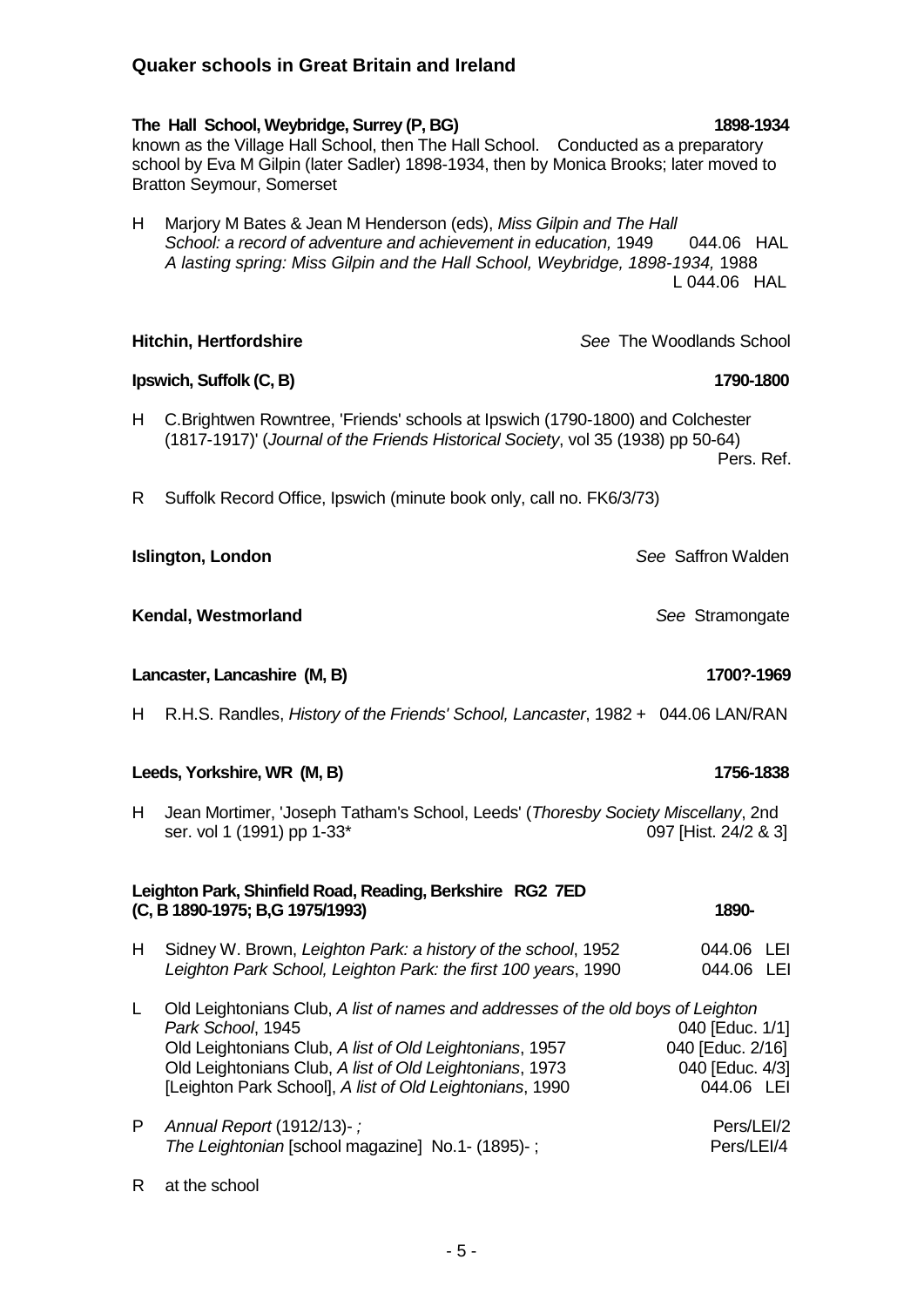#### **Lexden, near Colchester, Essex (P, B) 1817-1837; 1838-1858; 1869-1903**

Master, Frederick Richardson, 1869-1903

L Two "Old boys", *Frederick Richardson*, 1903 (includes list of pupils 1869- 1903, pp 23-28) 092.3 RIC C.Brightwen Rowntree, 'Friends' schools at Ipswich (1790-1800) and Colchester (1817-1917)' (*Journal of the Friends' Historical Society*, vol 35 (1938) pp 50-64) Pers. Ref.

#### **Malvern, Worcestershire** *See* The Downs School

**The Mount, Dalton Terrace, York, Yorkshire, YO24 4DD (C, G) 1784-1814; 1831**  known as the York Quarterly Meeting's Girls' School at York 1831-1916

- H Helen W. Sturge & Theodora Clark, *The Mount School, York, 1785 to ... 1931*, 1931 044.06 MOU Mary F. Smith & Elizabeth A. Waller, *The Mount School, York, 1857 to 1957*, 1957 044.06 MOU Sarah Sheils *Among Friends : the story of The Mount School, York,* 2007 044.06 MOU/SHE
- L *List of teachers and scholars, 1784-1814, 1831-1906*, 1906 044.06 MOU The Mount OSA, *A register of old scholars, 1931-1932*, 1932 044.06 MOU
- P The Mount School *Annual reports,* 1912-2002 (annual lists of pupils 1919- 1940); Pers L/BOO (1912-1915) Pers/MOU/2 (1916-) Old York Scholars Association *Annual reports*, 1887-1901; Pers B/BOO/6<br>OSA *Annual reports*, 1890-2002; Pers/MOU/6 OSA *Annual reports*, 1890-2002;<br>Portico (incorporating Annual Report and OSA report) 2003-: Pers/MOU/2 *Portico* (incorporating Annual Report and OSA report) 2003-;
- R at the Borthwick Institute for Archives, University of York

#### **Newton-In-Bowland (M, BG)**  $\qquad \qquad$ 1844; 1868-1911

Established under the will of John Brabbin (1768) for male and female children

H L. John Stroud, 'The Friends' school at Newton-in-Bowland', *Friends' quarterly* Vol. 2 no. 1 (January 1948), pp 59-63 **Pers. Ref.** Pers. Ref.

#### **Oliver's Mount, Scarborough, Yorks, NR (P, B) 1865-1890 or after**

Conducted by Thomas Walton

L Prospectus, August 1868 **Vol. N/77** Vol. N/77 F & E Clayton, *Francis Clayton of Chiswick and his descendants*, 1892 L 092.9 CLA

#### **Penketh, near Warrington, Cheshire (C, BG) 1834-1934**

H Joseph Spence Hodgson, *A history of Penketh School, 1834-1907*, 1907 \*+

044.06 PEN *The story of Penketh School, 1834-1934*, 1934 \* + 044.06 PEN

L 'Alphabetical list of scholars 1834-1934', prepared by Arthur G. Olver, typescript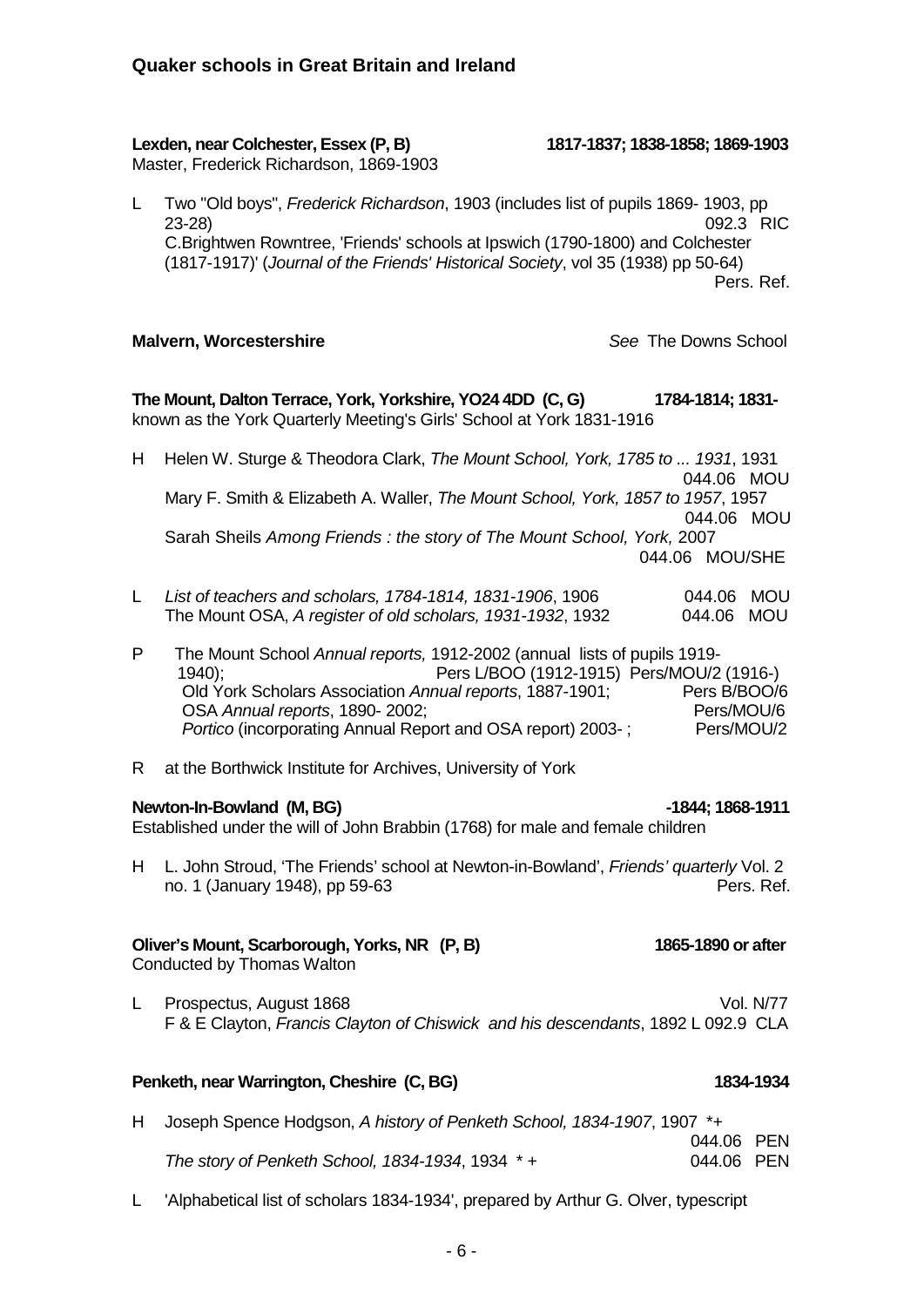Ref. Shelves

| P                                              | Penketh School Annual Reports, 1835-1934;<br>Pers L/PENK/ 2 (1835-1923); Pers/PENK/2                                                              |                  |  |  |
|------------------------------------------------|---------------------------------------------------------------------------------------------------------------------------------------------------|------------------|--|--|
|                                                | OSA Annual reports, (1888/9) -1934;                                                                                                               | Pers/PENK/6      |  |  |
|                                                | Past and present, no. 1-10, 1893-1895;                                                                                                            | Pers B/PENK/4    |  |  |
|                                                | Penketh School Magazine, Vol. 1-8, 1914-1922;                                                                                                     | Pers B/PENK/4    |  |  |
|                                                | The Navigator: the annual magazine, No. 1-2, 1933-1934;                                                                                           | Box 320/3 & 4    |  |  |
| R.                                             | Warrington Library, Museum & Archives Service (list available in LSF)                                                                             |                  |  |  |
|                                                | Polam Hall, Darlington, co. Durham (P, G)                                                                                                         | 1854-            |  |  |
|                                                | Conducted by: Jane Procter; Hannah & Rachel Lockwood                                                                                              |                  |  |  |
| H                                              | Kathleen Davies, Polam Hall: the story of a school, 1980                                                                                          | 044.06 POL       |  |  |
| P                                              | By Kent and Skerne, 34 (Nov 1934) - [not in LSF; at British Library]                                                                              |                  |  |  |
|                                                | Rawdon, Yorkshire, WR (C, BG)                                                                                                                     | 1832-1921        |  |  |
| H.                                             | Walter J. Kaye, The history of Rawdon School, 1882 *                                                                                              | 044.06 RAW       |  |  |
|                                                | Rawdon OSA, A brief history of Rawdon School, [1932]                                                                                              | <b>Box 302</b>   |  |  |
| L                                              | 'Alphabetical list of scholars 1832-1882', prepared by Arthur G. Olver                                                                            | Ref. Shelves     |  |  |
| P                                              | Annual Report, (1835-1918);                                                                                                                       | Pers L/RAW       |  |  |
|                                                | OSA Annual reports, Nos. 5 - 25 (1897/8-1921/2);                                                                                                  | Pers/RAW         |  |  |
| R.                                             | Leeds University, Brotherton Library (lists 1832-1882, 1918-1921; incomplete list of<br>pupils 1883-1918)                                         |                  |  |  |
| <b>Reading, Berkshire</b><br>See Leighton Park |                                                                                                                                                   |                  |  |  |
|                                                | Reeth, Swaledale, Yorkshire, NR (M, BG)<br>c1787-1939                                                                                             |                  |  |  |
|                                                |                                                                                                                                                   |                  |  |  |
| H.                                             | Edmund Cooper, A history of the Reeth Friends' School, [1970]                                                                                     | 040 [Educ. 3/14] |  |  |
|                                                | Saffron Walden, Essex CB11 3EB (C, BG)                                                                                                            | 1702-            |  |  |
|                                                | 1702-1786, Friends School & Workhouse, Clerkenwell; 1786-1825 at Islington Road,<br>Islington; 1825-1879 at Croydon; from 1879 at Saffron Walden  |                  |  |  |
| H.                                             | James B. Crosfield, Saffron Walden School: a sketch of two hundred years, [1902]                                                                  | 044.06 SAF       |  |  |
|                                                | David W. Bolam, Unbroken community: the story of the Friends' School, Saffron                                                                     |                  |  |  |
|                                                | Walden, 1702-1952, 1952                                                                                                                           | 044.06 SAF/BOL   |  |  |
|                                                | Timothy V Hitchcock, ed., Richard Hutton's complaints book: the notebook of the<br>steward of the Quaker workhouse at Clerkenwell 1711-1737, 1987 | 061 HUT          |  |  |
|                                                |                                                                                                                                                   |                  |  |  |
| L                                              | A complete list of scholars educated at Croydon School  1825 to  1879, 1882                                                                       | 044.06 SAF       |  |  |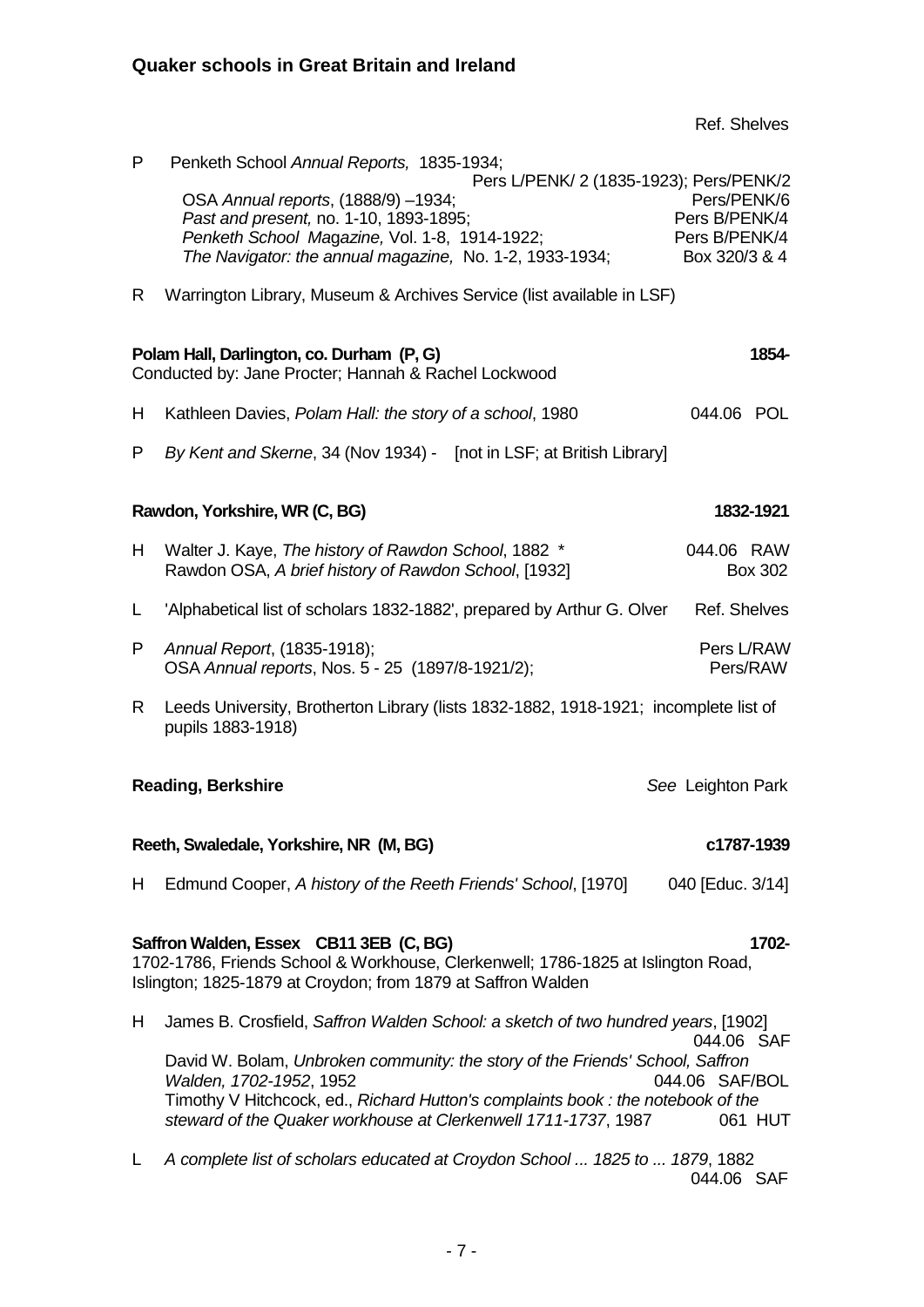- P Saffron Walden School, *Annual Report,* (1880)- ; Pers L/SAF (to 1920); Pers/SAF/2 OSA *Annual reports*, 1894 -;<br>
Waldonian ISchool Magazinel . No.1- 10. (1906-08): Pers/SAF/4 *Waldonian* [School Magazine], No.1- 10, (1906-08); Pers/SAF/4<br>
The avenue Ischool magazine] No. 7 - 45 (1916-1968); Pers/SAF/4 *The avenue* [school magazine] No. 7 - 45 (1916-1968);
- R Essex Record Office, Chelmsford (list available in LSF)

### **Scarborough** *See* Oliver's Mount

### **Sibford, Sibford Ferris, Banbury, Oxfordshire OX15 5QL (C, BG) 1842-**

- H Herbert W. Jones & Mabel Harrod, *Sibford School, 1842-1942,* [1942] 040 [Educ. 1/3] Robert W F Fowler, *'Quaker education with special reference to Sibford School'* (MA thesis, King's College London), 1987 Theses 044.06 SIB/ROW
- L 'Alphabetical list of scholars 1842-1867', prepared by Malcolm Thomas Ref. Shelves

| P Sibford School, Annual Report, 1843-;             | Pers L/SIB (to 1915); Pers/SIB/2 |
|-----------------------------------------------------|----------------------------------|
| OSA Annual reports, No. 1 (1903/4) -;               | Pers/SIB/6                       |
| The archway [school magazine] No. 1-29 (1947-1965); | Pers/SIB/4                       |

R Oxfordshire Record Office; later records at the school

#### **Sidcot, Winscombe, North Somerset BS25 1PD (C, BG) 1808-**

- H Francis A. Knight, *A history of Sidcot School ... 1808-1908*, 1908 044.06 SID Evelyn Roberts, *A Sidcot pageant*, 1935 044.06 SID George W. Hutchinson, *Bevan and Mabel Lean of Sidcot: a record of life and progress at Sidcot School ... 1902-1930*, [1981] 044.06 SID *Sidcot School 1808-1983: 175th anniversary*, 1983 L 044.06 SID Christopher Greenfield, *The white-robed queen: a view of the school at Sidcot since 1699*, 1994 040 [Educ. 8/2]
- L Winifred E. Newman, *Sidcot School register, 1808-1912*, 1919 044.06 SID Mary D. Blaschko, *Sidcot School: register of old scholars, 1808-1958*, 1958; & *1808- 1998*, 2001 044.06 SID supplements 1958-1963, 1963-1968, 1968-1973, 1973-1978, 1978-1983 (please consult online catalogue for locations)
- P Sidcot School, *Annual Repor*t, 1808- ; Pers L/SID/2 (1808-1928);Pers/SID/2 OSA *Annual reports*, 1 (1878) - ;<br>
Sidcot Quarterly, Vol.1, (1890-93):<br>
Pers/SID/4 *Sidcot Quarterly*, Vol.1, (1890-93); *The island* [school magazine] No. 5- (1907-1983); Pers/SID/4
- R at the school

#### **Stramongate, Kendal, Westmorland (M; B 1698-1814, D 1814-1932) 1698-1932**

P Stramongate School magazine, Vol. 1-9 (1900- 1932); Pers B/STR/4 *The old Stramonian*, No. 1-31 (1933-2000) [LSF set incomplete]; Pers B/STR/6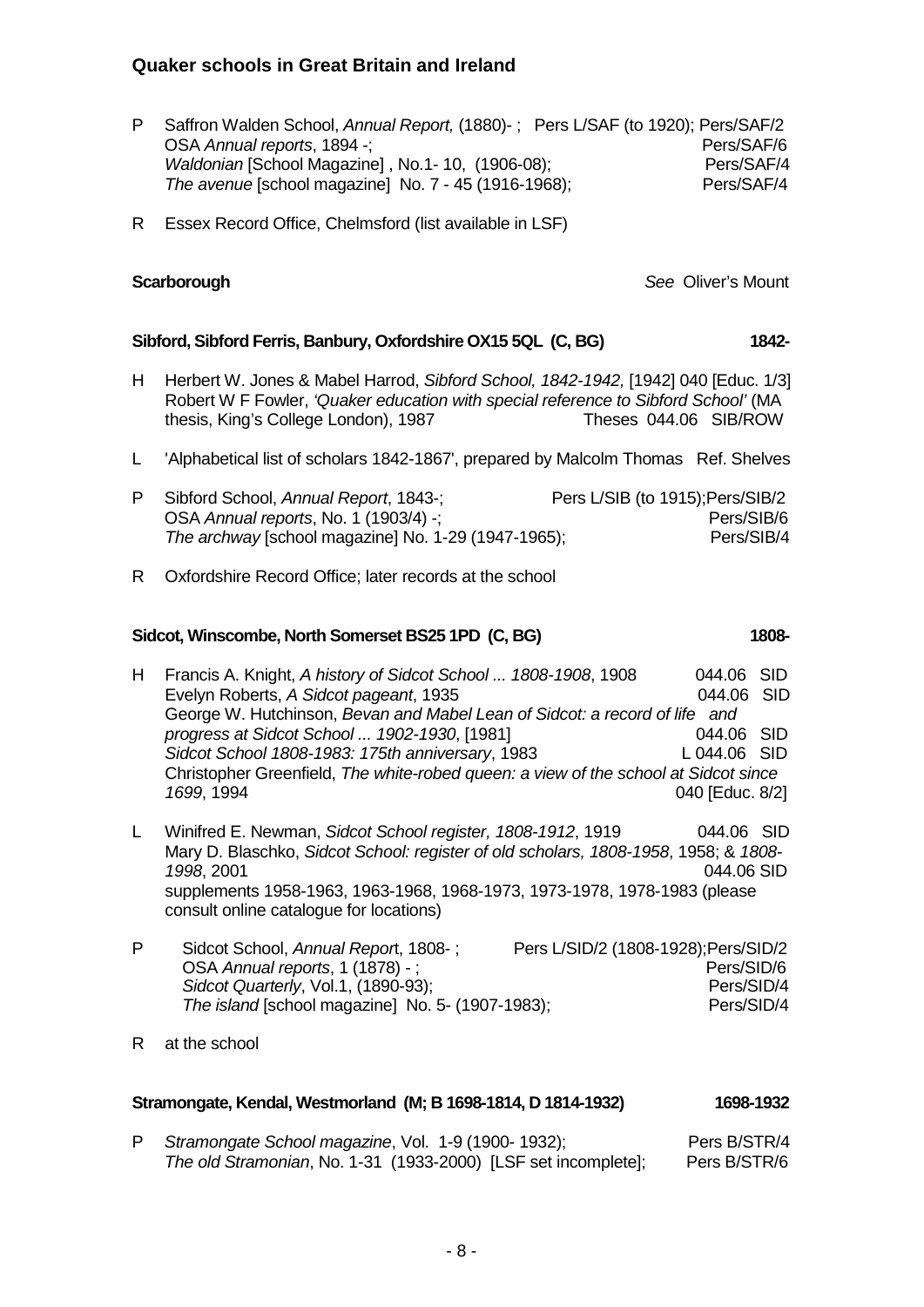R Committee & other records: Cumbria Archives, Kendal [FMH Kendal ref. 98: see LSF Meeting Records location list 16.b.1.]

**Tottenham, Middlesex** *See* Grove House

**Wennington School, Wennington, Lancs; Wetherby, Yorkshire, WR (P, BG) 1940-1975** known as Wennington Hall School, Wennington, 1940-1945, then Wennington School, 1945-1975

Conducted by: Kenneth C. Barnes, 1940-1973

H Kenneth C. Barnes, *Energy unbound: the story of Wennington School*, 1980 044.06 WEN

**Weston-super-mare, Somerset** *See* Brynmelyn

**Weybridge, Surrey** *See* The Hall School

#### **Wigton, Cumberland (C, BG)** 1815-1984

- H Wigton OSA, *A short account of Wigton School*, 1892 \* + 044.06 WIG Wigton OSA, *A history of Wigton School, 1815 to 1915*, 1916 \* + 044.06 WIG David W. Reed (ed), *Friends' School, Wigton, Cumberland, 1815-1953*, 1954 \* + 044.06 WIG
- L 'Alphabetical list of scholars 1815-1953', prepared by Arthur G. Olver, Ref. Shelves 'Alphabetical list of staff 1815-1953', prepared by Arthur G. Olver, Ref. Shelves
- P Wigton School *Annual report*s, 1815-1983; Pers L/WIG/2 (1815-1925);Pers B/WIG/2 OSA *Annual reports*, No. 1-95 (1891/2) – 1984/5; Pers B/WIG/6 *The Brookfield chronicle: the magazine of Friends School, Wigton*, No.1 (Dec 1923), No. 3 (Christmas 1924);<br>The *brook* Ischool magazinel 1948-1966:<br>Pers B/WIG/4 The *brook* [school magazine] 1948-1966;
- R Cumbria Record Office, Carlisle

#### **The Woodlands, Hitchin, Hertfordshire (P, B) 1873-1889**

Conducted by: Joseph P. Drewett and Cranstone Woodhead, 1873-1879; Isaac Sharp and Cranstone Woodhead, 1879-1882; Isaac Sharp, 1882-1889

- H F.F.Hoyland, 'Reminiscences of a Hitchin school in the 1870s and 1880s', typescript, 1935 Box L 10/02
- P 'The Woodlands journal: magazine of the Woodlands School', MS, illus., 8 vols, 18??- MS. VOLS. S12a- S19

**York, Yorkshire** *See* Bootham; The Mount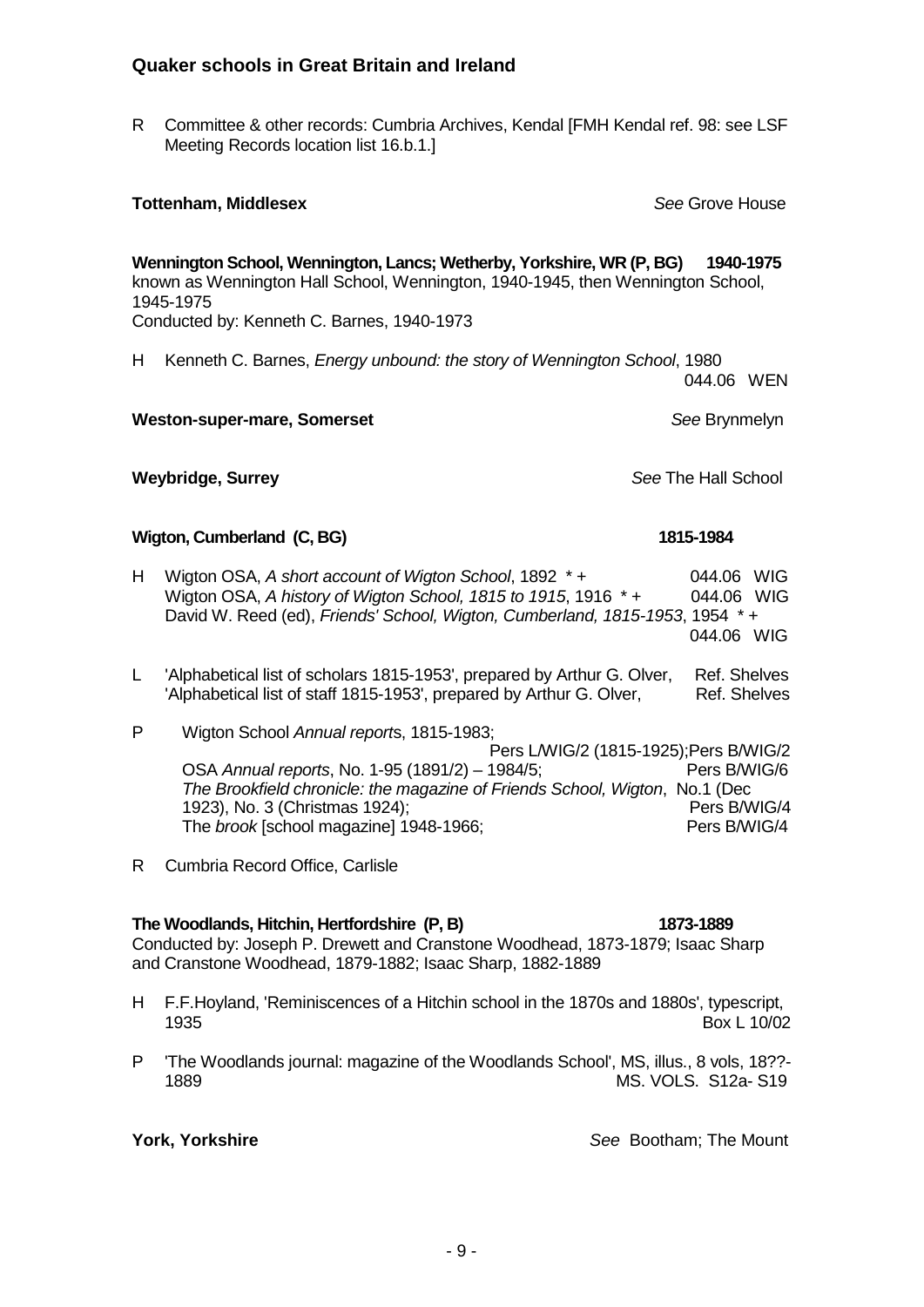# **Ireland**

### **Ballitore, co. Kildare (P, B) 1726-1802; 1806-1836**

Conducted by: Abraham, then Richard, then Abraham Shackleton the younger; James **White** 

H Michael Quane, 'Ballitore School' (*Journal of the Kildare Archaeological Society* vol 14 (1966-1967) pp 174-209 040 [Educ. 3/17]

L E.J. McAuliffe (ed), *An Irish genealogical source: the roll of the Quaker school at Ballitore, [1726-1836] ... with an index ...*, 1984.

R Friends Historical Library, Quaker House, Stocking Lane, Dublin 16.

# **Brookfield, near Moira, co. Antrim (C, BG; P,BG) 1836-1921; 1921-**

Established primarily for the children of disowned members; under the care of Ireland Yearly Meeting. Closed by Ireland YM in 1921; Charles and Anna Sophia Benington continued a small private school there. (About 1877 a separate day school was set up for "the surrounding poor".)

- H *Brookfield Agricultural School, Moira, Ireland: its origin and history*, 1890 Box 302
- P *Annual reports*, 1839-1922; Pers/BRO/2 OSA *Annual reports* 1(1908) - 2 (1908/9) Box 255/2& 3
- R Friends Historical Library, Quaker House, Stocking Lane, Dublin 16. (register of admissions 1836-1921)

# **Lisburn, 6 Magheralave Road, Lisburn, BT28 3BH (C, BG) 1774-**

known as Ulster Provincial School until 1914

H Neville H. Newhouse, *A history of Friends' School, Lisburn*, 1974 044.32 LIS/NEW

- L *List of scholars educated at Prospect Hill, Lisburn, from 1794 to 1894*, 1894 [not in LSF]
- P *Annual reports*, 1818- (incomplete);<br>OSA *Annual reports*. 1896-1941: Pers B/LIS/6 OSA *Annual reports*, 1896-1941;<br> *Efesel* ISchool Magazine) 1929-1939:<br>
Pers B/LIS/4 *Efesel* [School Magazine) 1929-1939;<br>Past And Present (includes OSA report) 1942-1955, 1970, 1973: Pers B/LIS/2 *Past And Present* (includes OSA report) 1942-1955, 1970, 1973;
- R at the school

#### **Mountmellick, co. Laois (C; 1786-1855 D; 1855-1921 G) 1786-1921** known as Leinster Provincial School until 1855

H *One hundred years of Mountmellick School: history of the school, with proceedings of the 1886 centenary...*, 1886 \* 044.32 MOU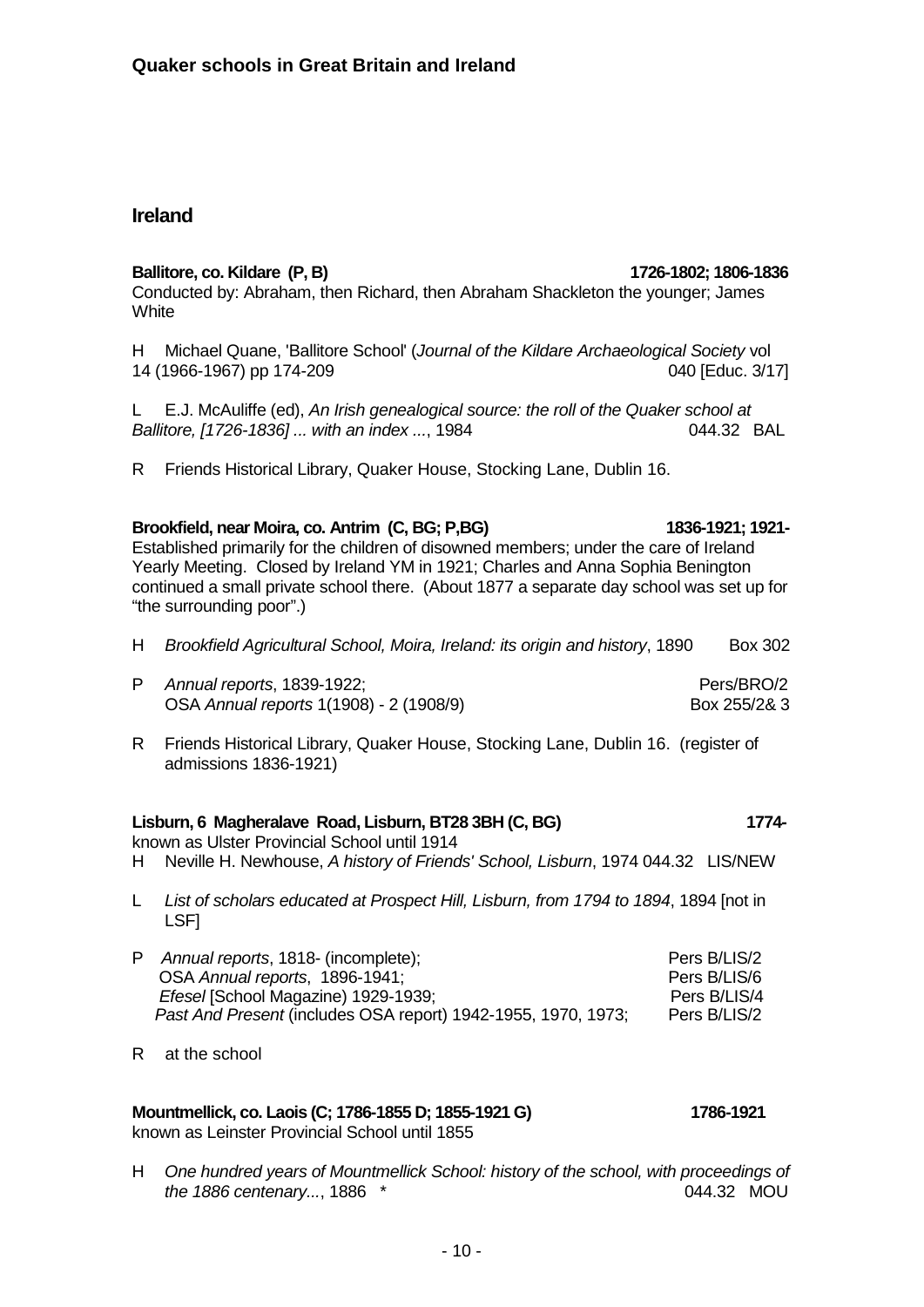|    | Michael Quane, 'The Friends' Provincial School, Mountmellick' (Journal of the Royal<br>Society of Antiquaries of Ireland, vol 89 (1959) pp 59-89) | 097 [Hist. 7/6]            |             |
|----|---------------------------------------------------------------------------------------------------------------------------------------------------|----------------------------|-------------|
| P. | Newtown & Mountmellick OSA Annual reports, (1891-1970);                                                                                           |                            | Pers/NEWT/6 |
| R. | Friends Historical Library, Quaker House, Stocking Lane, Dublin 16.                                                                               |                            |             |
|    | Newtown, Waterford (C; 1798-1855 D; 1855-1906 B; 1906- BG)<br>known as Munster Provincial School until 1855                                       |                            | 1798-       |
| H. | Newtown School centenary: history of the school, 1898                                                                                             | 044.32 NEW                 |             |
|    | Maurice J Wigham, A history of Newtown School, Waterford, 1998                                                                                    | 044.32 NEW/WIG             |             |
| L. | Newtown & Mountmellick OSA, List of scholars  1798-1891, 1892 in 1897-1908<br>volume of Newtown & Mountmellick OSA Annual reports                 | Pers/NEWT/6                |             |
| P  | Newtown & Mountmellick OSA Annual reports, (1891-1970);<br>Newtown Review, 1934- (from 1970's includes OSA report);                               | Pers/NEWT/6<br>Pers/NEWT/4 |             |
| R. | Friends Historical Library, Quaker House, Stocking Lane, Dublin 16.; later records at<br>the school                                               |                            |             |
|    | Waterford                                                                                                                                         | See Newtown                |             |

#### **Quaker schools today**

There are today seven Quaker schools in Great Britain and two in Ireland. Information about these schools and about education in a Quaker school can be found on the Quaker schools website [www.quakerschools.co.uk/](http://www.quakerschools.co.uk/)

### **Further information**

# **Library opening hours:**

10.00am - 5.00pm

Please note the Library closes for one week in the spring and in the autumn. It is advisable to telephone or email prior to visiting. New readers will need to complete a registration form and show proof of permanent address. The registration form can be downloaded from our website [www.quaker.org.uk/library](http://www.quaker.org.uk/library) or requested from the Library.

For further information or help in using this Library please contact us by either emailing [library@quaker.org.uk,](mailto:library@quaker.org.uk) telephoning 020 7663 1135 or writing to:

The Library, Friends House, 173 Euston Road, London. NW1 2BJ [www.quaker.org.uk\library](http://www.quaker.org.uk/library) 

Revised January 2009